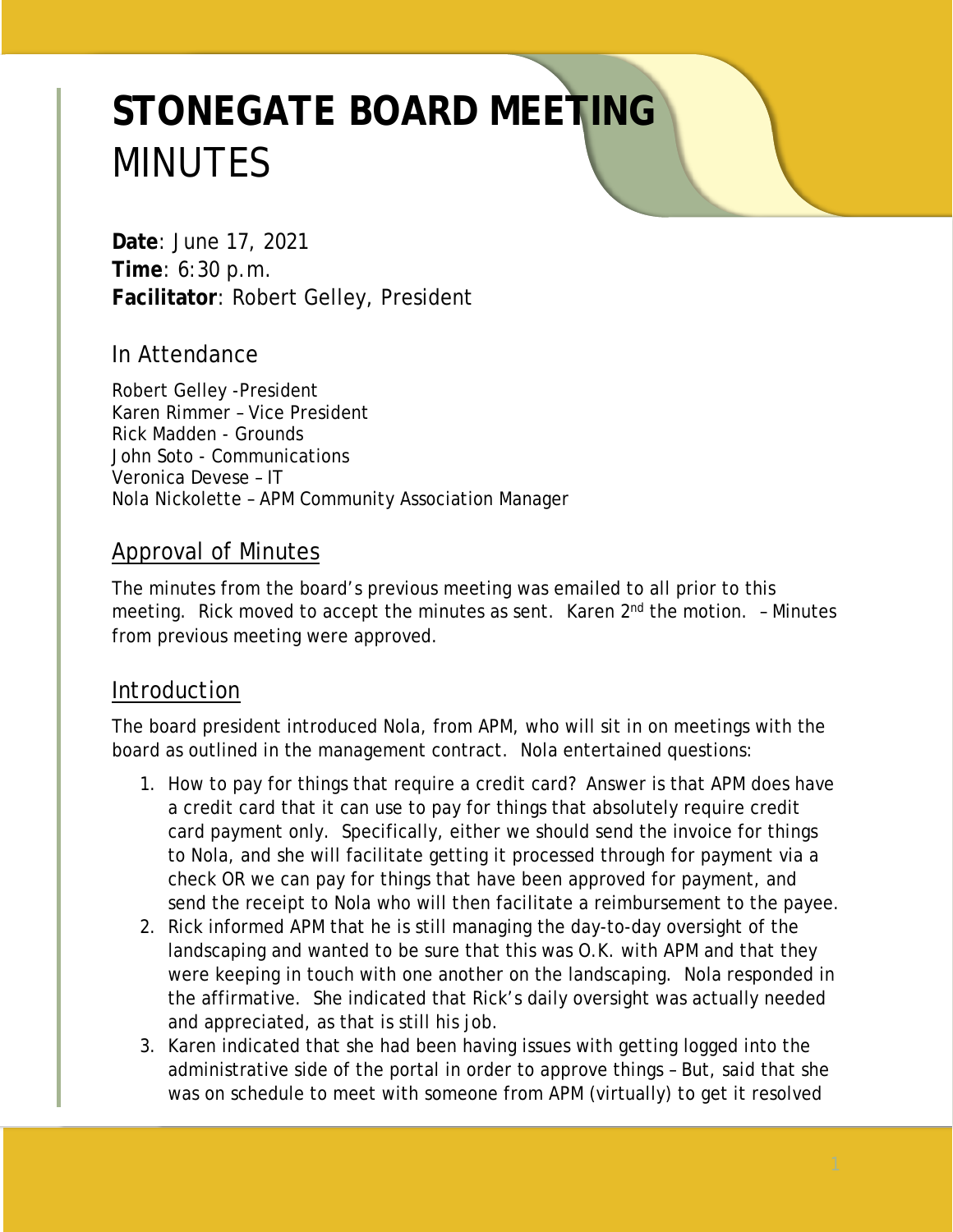on 6-18-21. Nola affirmed that she would make sure to follow up to confirm Karen's access is taken care of.

4. Bob inquired about the Covid-19 quidelines for HOA meetings now that much of the restrictions have been lifted statewide. - Nola confirmed that ALL restrictions around having HOA meetings have been dropped and that reqular meeting can now be scheduled, but she cautioned that we still want to practice social distance.

Nola also suggested that we could have our Law Firm Kaman and Cusimano, facilitate our annual meeting at a cost of \$300 to \$400 dollars. Bob motioned that a vote be taken  $(2^{nd}$  by John) - motion approved. Vote was taken -Unanimous decision NOT have Kaman and Cusimano run the annual board meeting.

# Board Reports and Discussion

- 1. President
	- a. Solicited discussion and vote on a formalized policy for temporary parking of boats, RVs and Campers and requested input from APM. If the board receives a report of a camper, RV or boat violation APM will be notified and will address the situation.
	- b. The current bylaws have all terms for all board positions running concurrently and expiring in 1 year. THIS MEANS THAT ALL BOARD POSITIONS ARE UP FOR RENEWAL THIS YEAR. Bob suggested that we amend the bylaws to allow for staggered, tiered expirations of positions. Everyone agreed this should happen. APM agreed that we need to do a ballot initiative to have the residents vote on this and expressed that it will have to pass by 80% in order for us to make the change.

Nola also suggested that if we come up with any other things we would like to change in the bylaws; this would be a great time to add those to the ballot. The board agreed and indicated that they would send any new ideas directly to Nola to vet and/or add to the ballot as it is being written up.

- 2. Vice President
	- a. Nothing to add today.
- 3. Grounds
	- a. Rick would like APM to do a sidewalk inspection and send a report to any neighbors whose house is in need of sidewalk repair. The board agreed that this type of communication is best served coming from the management company.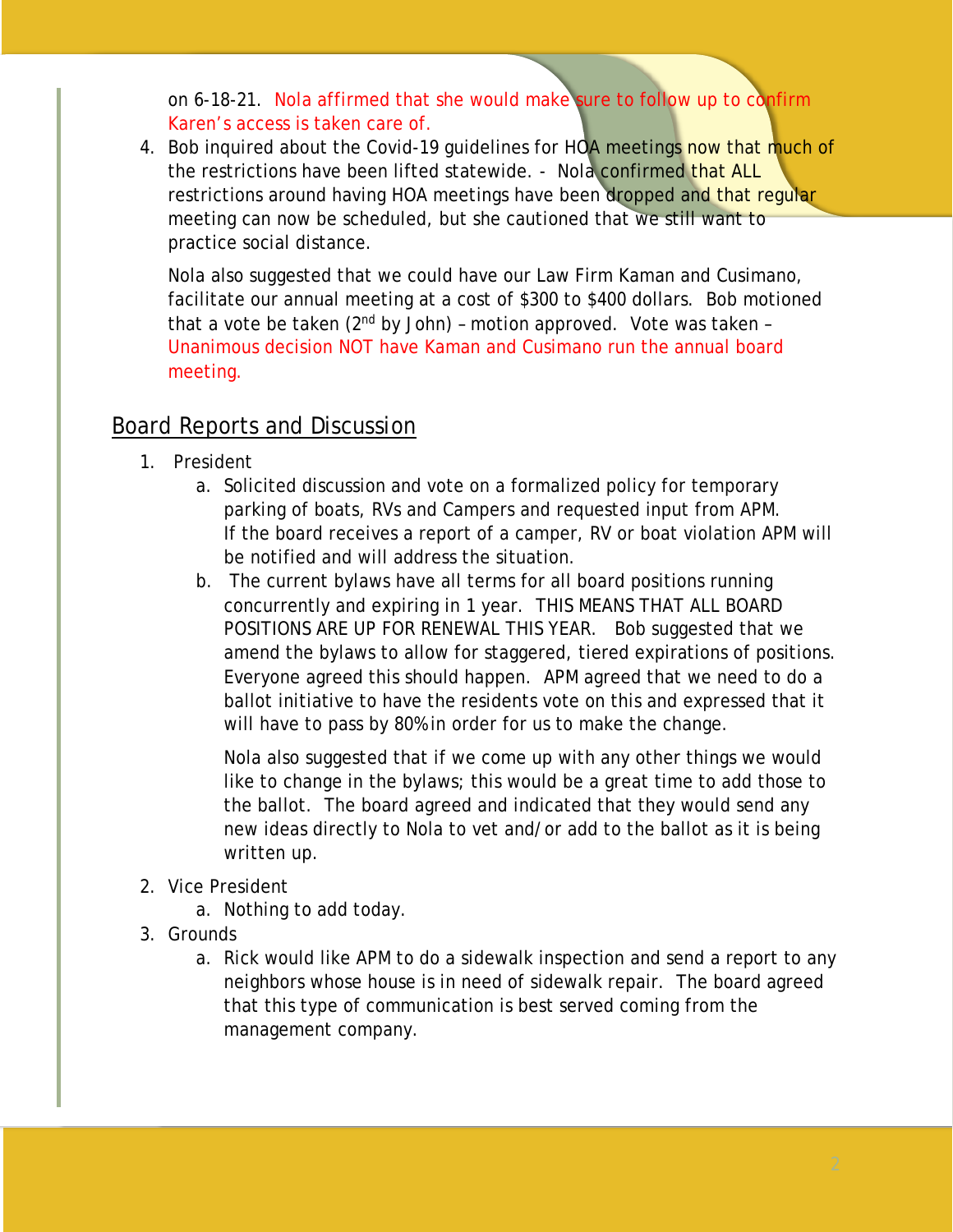- b. Discussion about the vacant lots and homes being maintained gleaned that one home needs to be looked into as the owner is having the grass cut but the overall maintenance of the grounds is in poor condition, as the owner is not present. APM to look into getting a letter sent to the owner, advising that they need to bring their property up to standard. The vacant lots appear to be maintained accept one (1) lot with tall grass that needs to be mowed. This is the lot owner's responsibility. Rick is to give APM the information to reach the responsible city employee Streetsboro, Bill Miller, so that APM can follow up with them if necessary.
- c. Rick indicated that the landscapers have mulched, replaced a few bushes, trimmed and moved the lawns.
- 4. Communications
	- a. The solar light on Diamond that is lighting up the sign at night is a hit. John is working to resolve a few issues with it not eliminating correctly from time to time. He is planning to mount the solar panel to a pole in order to get it out above the trees for better power.
	- b. Karen brought up that we need the same solution for illuminating the sign on Emerald as we do on Diamond. ALL AGREED. Karen motioned for approval for John to purchase the lighting solution for Emerald with a not to exceed cost of \$500. Bob 2<sup>nd</sup> the motion - ALL WERE IN FAVOR. -Motion passed. John will buy the new lights and submit the receipts to APM for reimbursement.
- 5. IT
- a. Nothing new to report.
- b. Rick asked it PPW's flyer ever was posted to the website. IT DID.
- c. We discussed the fact that we have people registering to our website with their information and to the APM portal. The question was raised, which list are we to use to communicate to people? It was agreed that the APM portal would have the most up-to-date email information since people are definitely going to use that to make their annual payments and the email address is required in order to create an account.
- 6. Secretary/Social Committee
	- a. Lauren is an excused absence from the meeting due to personal reasons.
	- b. Bob brought up the issue of welcome gift protocol. After discussion on the topic, it was agreed that their needs to be a uniformed gift of a specific amount, from the same store and a greeting card. (example: Giant Eagle, Heine's, Target, Walmart, etc.) BUT, whichever one is selected, that is the one we will use going forward, for everyone. John motioned that we adopt the procedure to give a \$25 gift card, from one store, in a greeting card, to all new residents. It was  $2<sup>nd</sup>$  by Rick.  $-$ Unanimous affirmative vote to provide a \$25 gift card, from one place, to all new residents. Social Committee to pick the place.